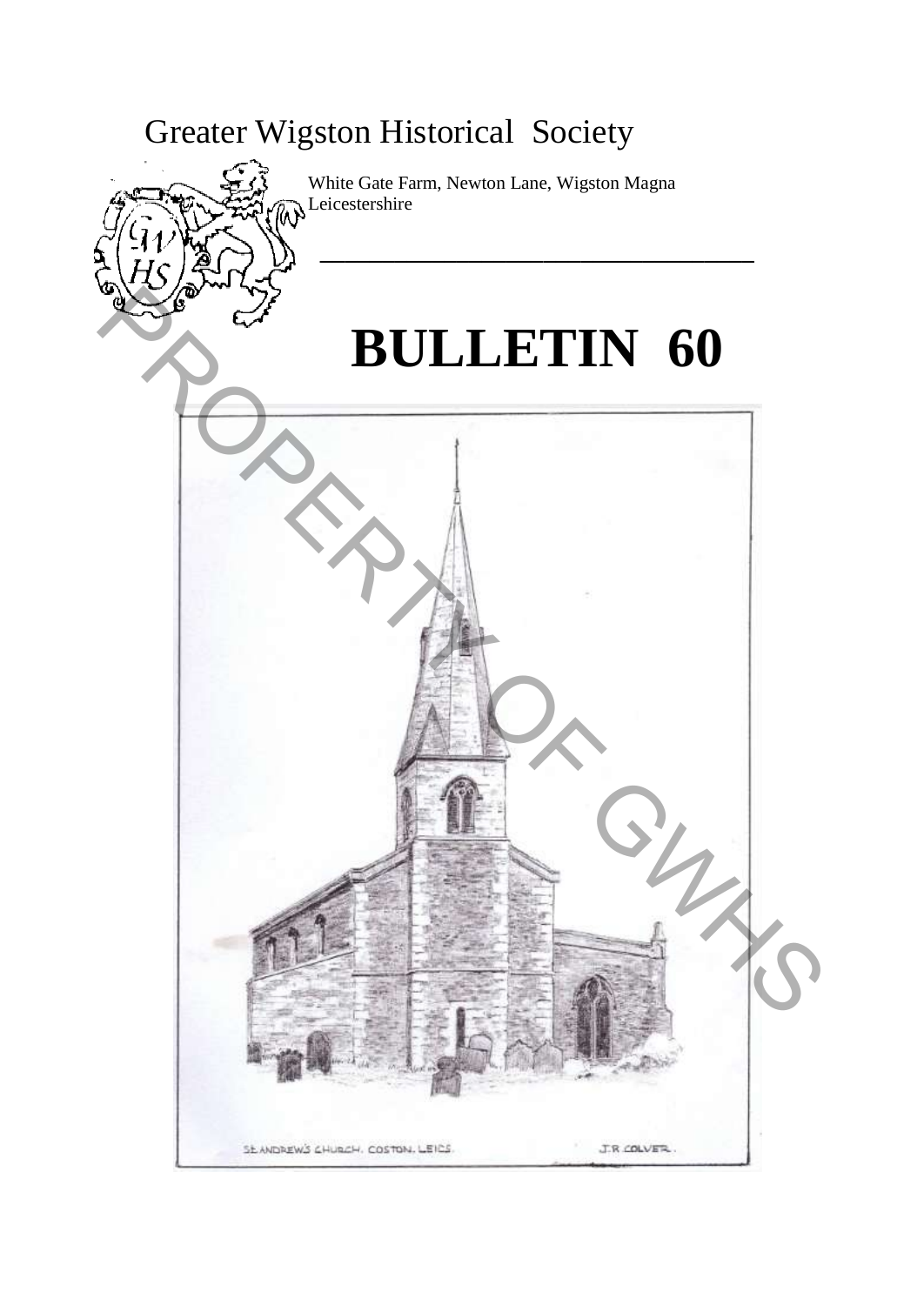## **PROGRAMME OF MEETINGS -** JUNE **2001 TO FEBRUARY** 2002

#### **Wednesday 20th June 2001**

Visit to Donington Manor House with finger buffet & tea/coffee included Licensed bar will also be open (not included in price) Coach from Paddock Street 6.30p.m. Please notify the Secretary by 31st May to reserve a place.

#### **Wednesday 15th August 2001**

Visit to St. Margaret's Church with cup of tea afterwards Meet at Paddock Street 7.15p.m. to share transport Parking permitted in churchyard, approach via Burleys Way/Grafton Place/Canning Place/St. Margarets Street. (Sadly we have been advised to lock cars well & not to leave anything visible inside). Weitnesday 1Sth August 2001<br>
Visit to St. Margaret's Church with eap of tea afterwards<br>
Meet at Findotes Street 7.15pm. to share transport<br>
Parking permitted in enharchyard, approach via Burleys Way/Grafton Place/Caming<br>
P

## **Wednesday 19th September 2001**

Crime and Punishment in Leicester before 1914 - R. J.Gregory 7.30p.m. U.R. Church Boys' Brigade Rooms.

## **Wednesday 17th October 2001**

History & Development of Wallpaper - R. Maes 7.30p.m. U.R. Church Boys' Brigade Rooms.

#### **Wednesday 21st November 2001**

Queen Victoria - (A look back in this centenary year of her death) - D. Lewin 7.30p.m. U.R.Church Boys' Brigade Rooms.

#### **Wedneday 19th December 2001**

Christmas Social with supper, quizzes & raffle 7.30p.m. U.R. Church Boys' Brigade Rooms.

## **Wednesday 16th January 2002**

King Richard III - Diane Courtney 7.30p.m. U.R. Church Boys' Brigade Rooms.

#### **Wednesday 20th February 2002**

A.G.M. followed by members' contributions 7.30p.m. U.R. Church Boys' Brigade Rooms.

 $\frac{3}{2}$ 

The Bulletin is published three times a year on 1st February, June and October. Articles etc. (which are always welcome) should be submitted to either of the Joint Editors three clear weeks before the publication date please.

Joint Editors: Mrs. Chris Smart, 197 Queens Road, Leicester. Mrs. Tricia Berry, 7 Wensleydale Road, Wigston.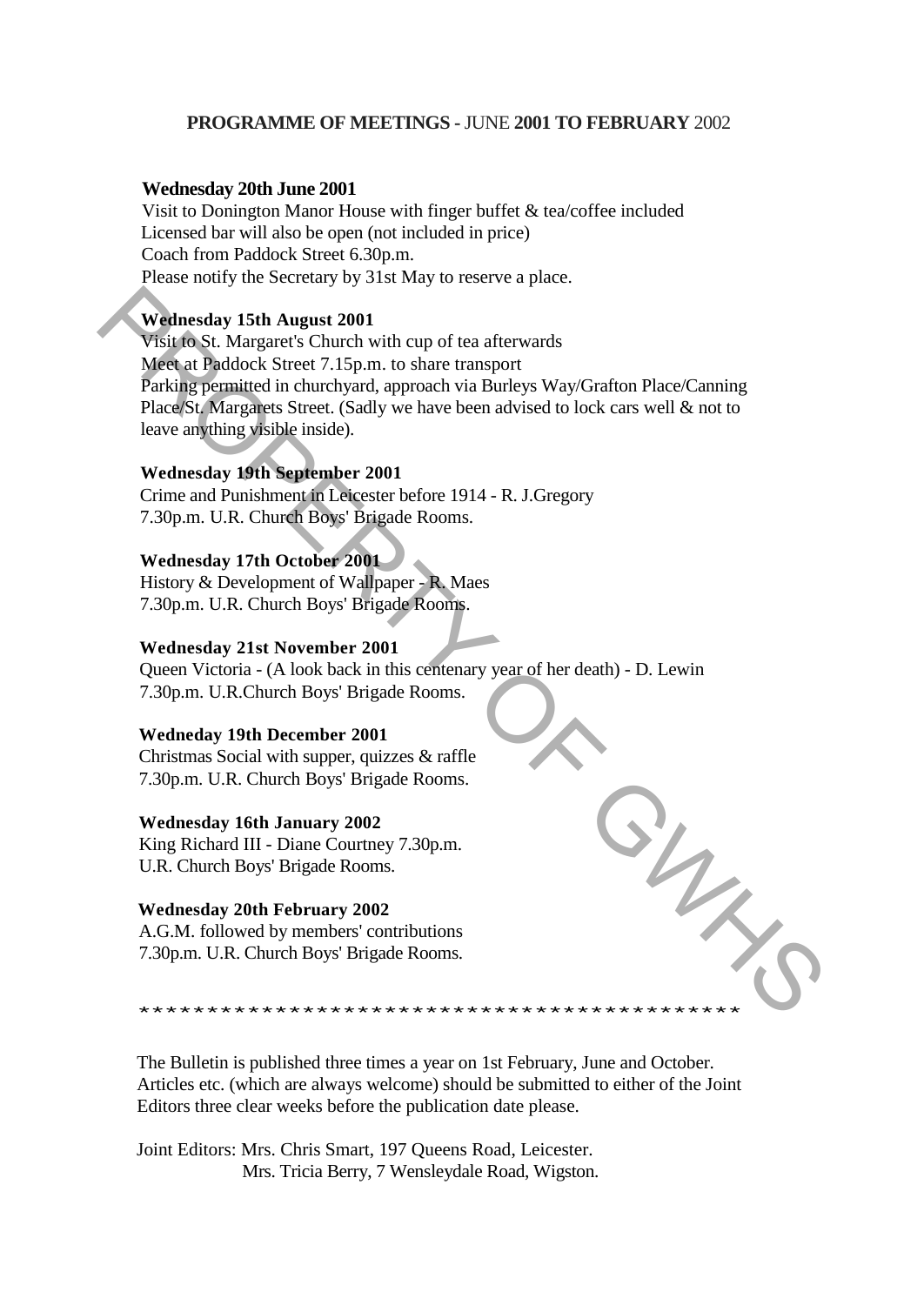### **FRONT COVER**

Jim Colver's drawing for this bulletin features St. Andrew's Church, Coston, Leics. He describes it as "built mainly of ironstone, with a small 12th century turret and a 15th century limestone broach spire added. A stone frieze of foliage runs like a cornice on the south wall, inside and out.

It has some notable stained glass in the south aisle east window dating from the 14th century featuring the Crucifixion and the Virgin."

\*\*\*\*\*\*\*\*\*\*\*\*\*\*\*\*\*\*\*\*\*\*\*\*\*\*\*\*\*\*\*\*\*\*\*\*\*\*\*\*\*\*\*\*\*

## **FEBRUARY** ANNUAL **GENERAL MEETING**

1. 29 members were present with apologies from Shirley Muggleton.

2. Tricia Berry read the minutes of last year's AGM and it was agreed that they were a correct record of the proceedings.

3. Matters arising from the last AGM

Peter Clowes reported that there was no further progress on the purchase of a slide projector. He had been advised to wait as new technology would soon be available. 4. Brian Bilson presented the Treasurer's report and accounts. Subscriptions are to remain the same as last year.

5. Chairman's report.

Edna Taylor presented a report of the last year's activities. We have had a varied programme of talks with excellent speakers. The History of Privies and the Tower of London talks being of particular merit. We had summer outings to Melton Mowbray, Earls Barton and Cross Street Methodist Church. The Christmas party was successful. The Bulletins are appreciated and in particular, for the delivery, clear printing and illustrated covers (provided by Jim Colver). Duncan Lucas's book One Man's Wigston is now available again. Several new transactions have been produced and the total now number more than 80. Thanks were given to all the committee members, the members who come early to set out the room and to everyone who turns up and supports the programme of events and talks. All together a very satisfactory year. **EXERCUARY ANNUAL GENERAL MEETING**<br> **EXERCUARY ANNUAL GENERAL MEETING**<br>
1. 29 members were present with apologies from Shirley Muggleton.<br>
2. Tricia Derry read the moments of last year's AGM and it was agreed that they wer

6. Stella Tweed presented the membership report. During the year there have been 4 resignations, and 3 people not attended and out of contact. We have 7 new members making a current total of 82. One of the new members is Mrs. Gordon of Scotland, who is the grand-daughter of Hiram Owston the solicitor who used to own Bushloe House. She had written an interesting letter to Stella which included memories of staying at Bushloe House as a child and part of this was read out to us. The average attendance to meetings was 42. Stella reminded us that subscriptions are due and that notification of changes of address or telephone would be appreciated.

7. Officers were re-elected unopposed.

8. AOB

Colin Towell thanked the bulletin editors and Edna Taylor, whose speciality is the intelligent questions at the end of our talks. He then raised the issue of donations for this year. A vote was taken and £50 will be given to the Framework Knitters Museum and £25 to the South Wigston War Memorial Appeal.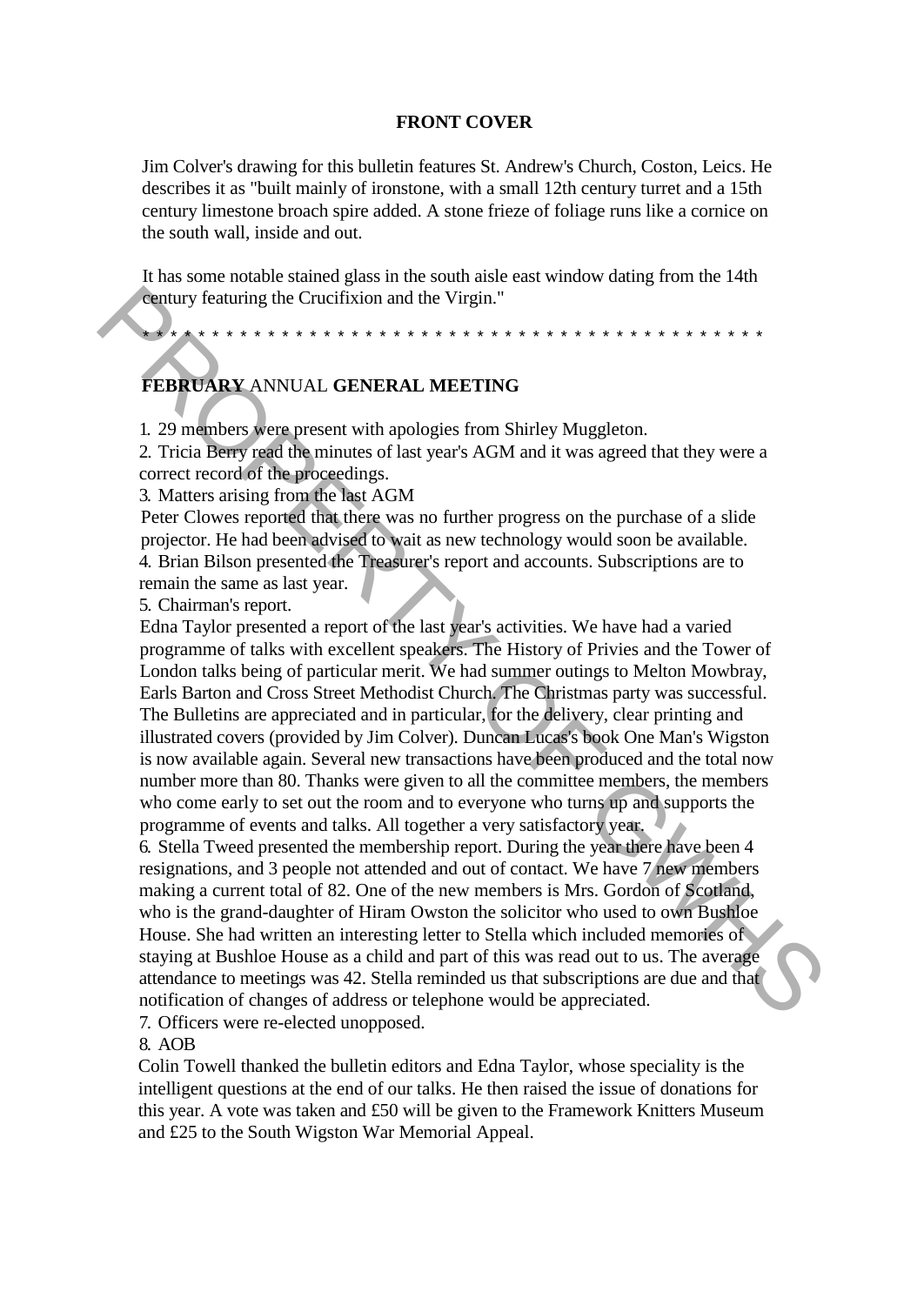He also suggested the idea of creating a time capsule to commemorate the Millennium. Possibly jointly with the Civic Society and the Framework Knitting Museum, and to be buried, subject to the consent of their respective management committees, in the Museum garden or within the Peace Memorial Park. This was generally thought a very good idea and further enquiries are to be made.

The second part of the meeting was an audio tape recording of Ruth Horlock (nee Sibson) on the History of the Girl Guides in Wigston; Anne Brown presented this part. Anne made the tape about 10 years ago when Ruth was 78 years old. It was nice that Ruth's daughter Jane Pitches who lives near Manchester, one of our postal members, was able to be present to hear it.

Ruth Horlock was a founder member of the Wigston Guide Company. Dr. Barnley's daughters May and Wynne started the company during the period 1916-1918. The meetings were held on Thursdays in the Long Street School. Later, a plot of land in Welford Road was bought. Wynne Barnley trained as a doctor and took a practice in Countesthorpe where she founded another group who met in herJoft.

One of the main targets during this period was to raise money to build a Guide hut on the plot of land. Eventually in 1932 enough money was raised and the hut was built by Mr. Southam. The design was similar to the All Saints Church Rooms, which Mr. Southam also built. The garden at the back was used to practise putting up tents and to grow flowers. The Brownies, Guides and Rangers became the 1st Wigston, South Leicestershire Division. Anne made the tape about 10 years and North was 78 years old. It was nice that<br>
Ruth's daughter Jane Pitches who lives near Manchester, one of our postal members,<br>
Was able to be present to hear it.<br>
Ruth Horicost was a f

During her time in the Guides Ruth was involved in a World Camp in Switzerland. Ten Guides went from the UK and Ruth was chosen as one of the two Guides to go from Leicestershire. Ruth and the other Guide, May Thornton from St. Hilda's, were in the charge of a Miss Weston, a Guider from Scotland. They travelled by train to London, then on to Dover and Eidelbergen in the Bernese Oberland and finally to the chalet in the mountains. Here the guides exchanged views on activities and guiding.

Camping formed an important part of Guide life. The Guides usually camped on farms, mainly in Leicestershire, the first near Bitteswell, and then further afield. Snutches from Arnesby provided the transport. Large ex-army type bell tents were used and the gadgets made from wood and string were a vital part of camp life. The cook patrol cooked for 30-35 people using heavy iron pots over open fires.

Ruth's account of her time in the Guides in Wigston was vividly described and her account struck a chord with many members of the society who had had their own similar experiences and memories.

## **MARCH MEETING**

In March the Society welcomed Brian Johnson who gave us the benefit of his considerable research on the cinemas of Leicester with the Wigston ones added for our benefit. A former manager/projectionist he began to make a record of the cinemas some ten or twelve years ago when so many were being closed down.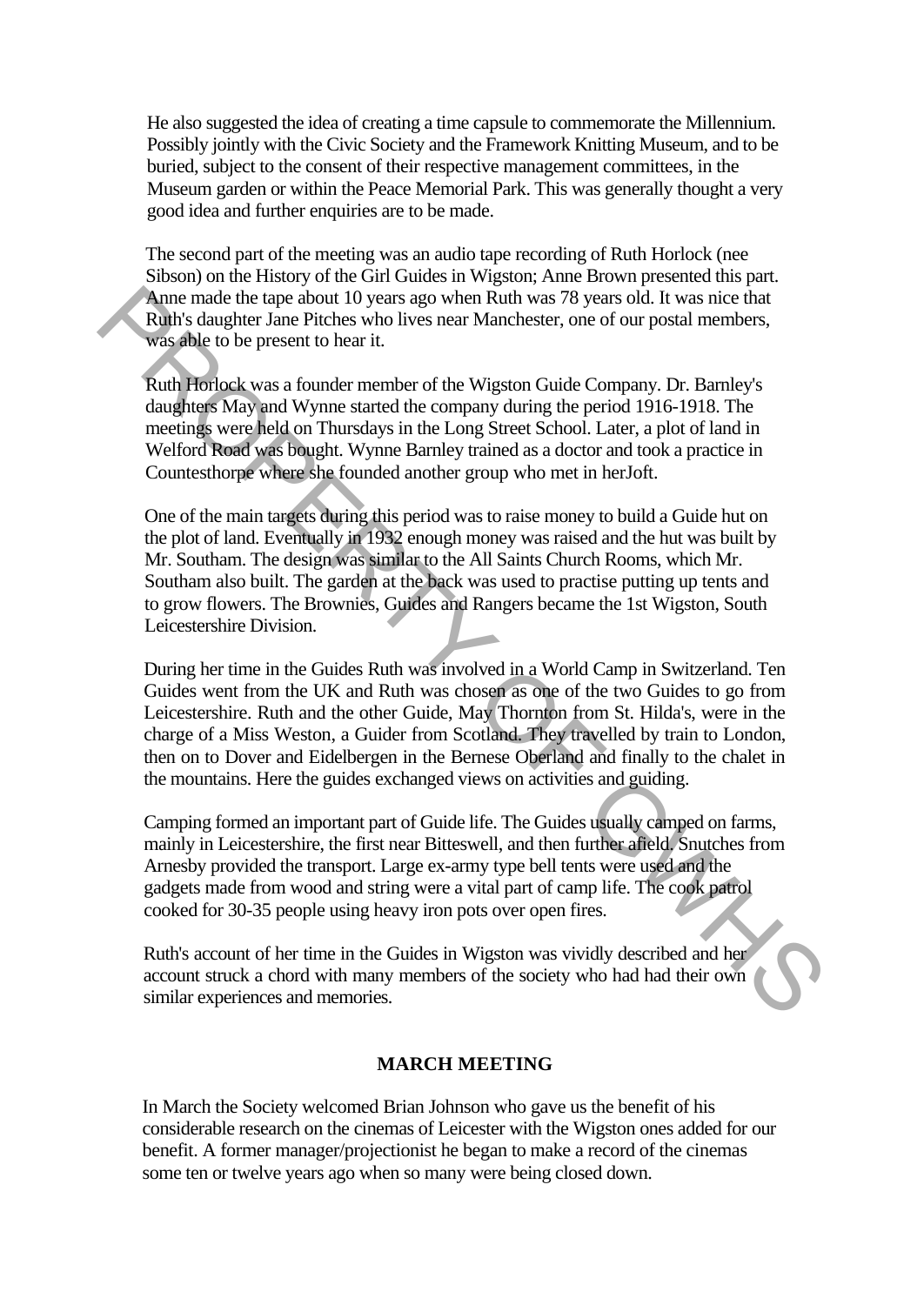The first moving pictures were made in 1895 by the Lumiere Brothers in Paris. The first showing of such a film in Leicester was at the Old Pavilion Theatre, Belgrave Gate the following year. The popularity of these was instant and dramatic but the French lost their market lead when 'talkies' were invented because they made their films only in their own language which gave limited scope for expansion. It was when America, Britain and Australia began to make films that cinema really took off because of the much larger English speaking market. Most of the cinemas in Leicester were built about 1910 continuing the expansion in the suburbs and provinces until 1930's. At this peak time there were 31 in the town alone. There have been as many as 36 but not all were open at the same time. The largest was the City Cinema which could seat 2,000. It was so named because Leicester had just been granted city status. Typically the programme consisted of a cartoon, the news, main film, a second film and then the National Anthem.

The decline started in the 1950's with the advent of television and also cars which gave people the freedom to travel further for their entertainment. A minor revival occurred in 1970's with the arrival of immigrants who could not understand TV and Radio. They did and still do support the cinema, and later the video industry, enjoying productions in their native languages.

Today Leicester's cinemas are experiencing an upturn in trade but only because they have made radical changes. They are owned by big international companies and have moved to edge or out of town sites with plenty of free safe parking space. They are of the multi-plex variety with a number of smaller screens within the same building so enabling a range of films to be shown at the same time. They are also non-smoking and generally much cleaner and pleasanter places to be.

The redundant sites in the town have been put to many different uses. Because of their central prominent locations they were in demand. Some have been flattened and are now petrol filling stations. Others have been converted into Bingo or Snooker halls, supermarkets, a library or business premises such as G.E. Motor Factors.

More locally the Magna at Wigston, the Lawn at Birstall and the Oadby were all owned by the Cockroft family. The Magna was built in 1934 and the first film shown was *Sing As We Go* starring Gracie Fields. The most popular film was *Grease* which netted £23,000 and the last one shown in 1986 was *Rocky 4* with Syvester Stalone. After this it was used as a Snooker hall for a time and was the last urban cinema to be demolished in 1992. Just prior to this when it was empty Brian told of finding a door open and going inside to take some nostagic last photographs. He then climbed a ladder and entered an external door high in the building which led into the Projection Room where all the equipment was still intact. The Magna Nursing Home built in a complementary style now stands on the site. At lifts peak time there were 31 in the town alone. There have been as many as 36 but<br>An install were open at the same time. The largest was the City Cinema which could set<br> $2.000$  Je was so named because Leicester had ju

The cinema at South Wigston was known originally as the Picture House and was owned by the Smith family. In 1938 it was rebuilt with a balcony. It was later renamed the Ritz and closed in 1980 when it was used for Bingo.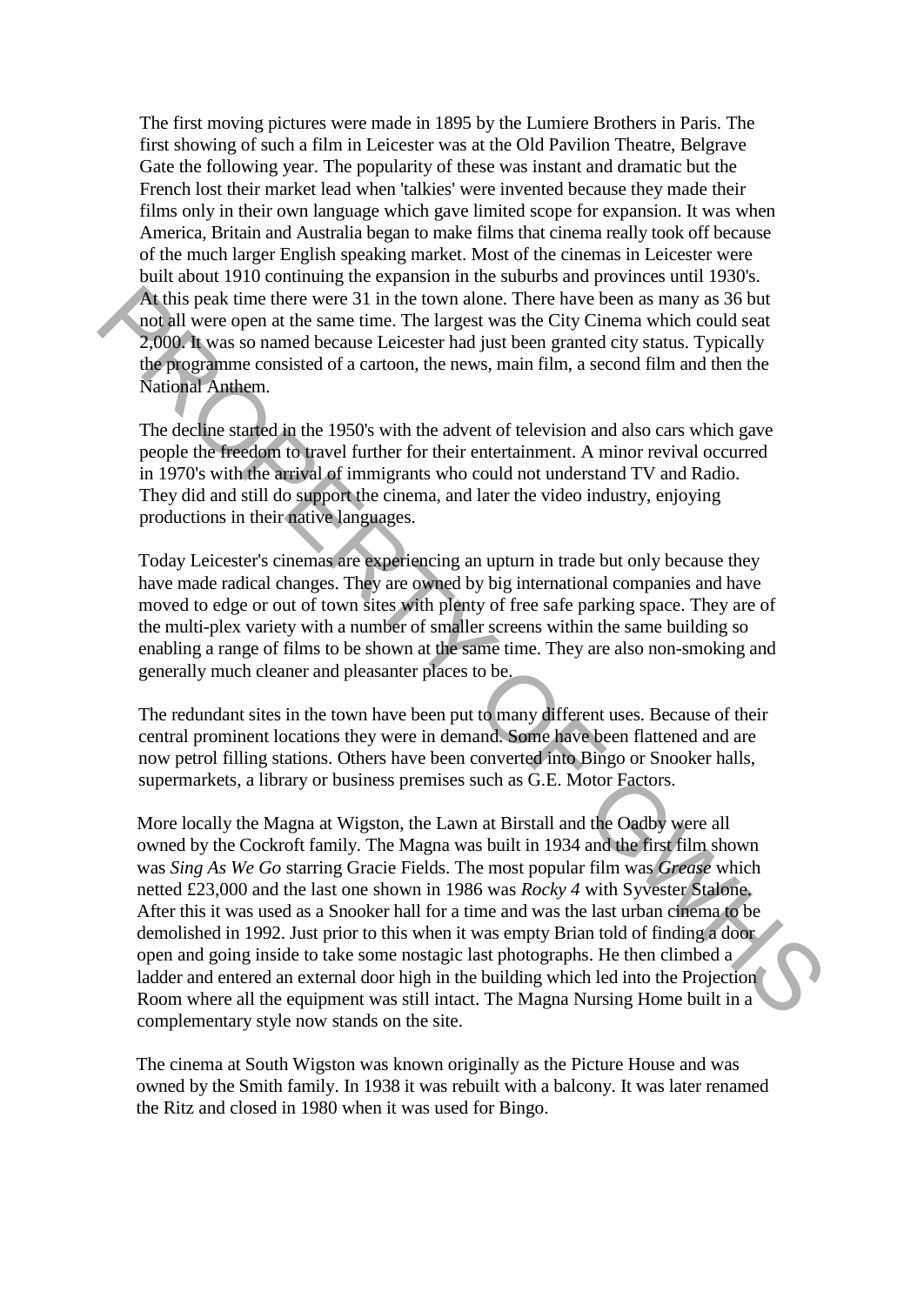After some questions and discussion the Chairman, Edna Taylor, thanked Brian very much for a most interesting evening.

## **APRIL MEETING**

The April meeting had been keenly anticipated by many members and they were not to be disappointed. Dr. Jennifer Alexander's talk on Constructing a Medieval Cathedral proved a hit with everyone, the content and presentation being of great relevance to both the seriously and the more casually interested in the audience. We had expected our speaker who lives in Nottinghamshire to have a fair journey to reach us but in actual fact she had returned the same day from Carlisle Cathedral where she had been busy on one of her site visits. However she showed no signs of tiredness as she took us through the evening with scholarly knowledge and wit.

She explained that as well as being a lecturer (and acknowledging she learnt much from her students) she was taking part in a large project which spanned the whole country. As most cathedrals have been standing since 1300/1400 it might be assumed that not much more could be discovered about them, but this is not the case. Archaeologists are becoming involved and are introducing some of the skills used in their research to help make new discoveries about methods of construction and sources of material. Also, recently discovered techniques such a dendrochronology (tree ring dating) enables the age of timbers to be ascertained and in some cases the actual area where the trees grew can be identified from growth variations caused by unseasonal weather patterns. Using Salisbury Cathedral as an example it has been discovered that the stone came from Chippenham and the Isle of Purbeck and the timber from near Hereford. Four the seriously and the more casually interested in the audience. We had expected whis the more peak in Nottinghamshire to have a fair journey to reach us but in a catual fact when the stane of the stane. However this

There has also been a change in attitude to the past. Developers now have to demonstrate the potential of any site they wish to build on. Each cathedral has been assigned its own archaeologist and any work is overseen from London. This restains the madder Deans (of which there have been a few!) from making radical alterations out of keeping with a building's style and history.

Often building plans do not survive though there are plenty of masons' marks if you know where to look. The best sources for documentary evidence are the accounts, as money had to be raised to finance the works and accurate records kept of how it was spent. Also raw materials often came from Royal forests and quarries which gives a much higher chance that records have survived. Most often trees, usually oaks, were grown especially for construction and were planted close together so that they would grow tall and straight to seek the light. This resulted in the long straight timbers needed for huge roof spans and beams.

Lead was used extensively for roofs and tracery because it was soft and pliable and waterproof. It was also melted and used for bonding, making very strong yet flexible joints, in the days before glue.

Dr. Alexander does not really go along with the usually held belief that masons worked away on different sites all their working lives. She thinks it unlikely as they would have had no family life. She says these huge cathedral projects anyway took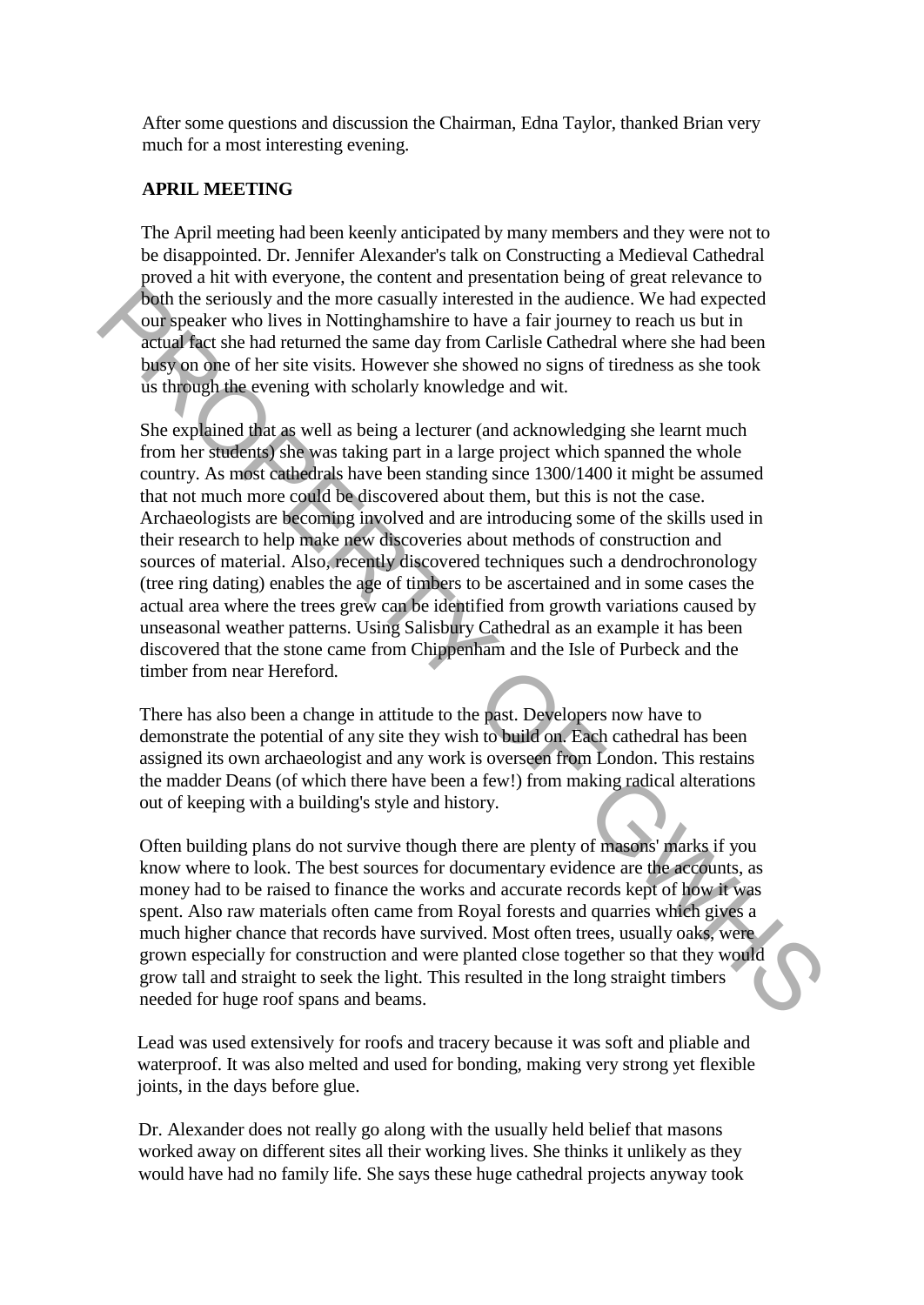years to complete (usually about three working lives) and believes it more likely that masons within a smaller local region were employed in rotation, working for a few months at a time, then taking a break.

A number of questions followed before the Chairman, Edna Taylor, thanked Dr. Alexander for coming such a distance to talk to us and providing such an enlightening evening.

## MAY MEETING

On a chilly, unsettled, but thankfully fine evening the Society started its summer season with a visit to Deene Park, Nr. Corby. Upon arrival we were welcomed by the housekeeper and divided into two manageable sized groups to be shown round this most interesting mansion.

Before the Norman Conquest and for 150 years afterwards the Manor of Deene had belonged to the Abbey of Westminster. It was then let for several centuries before being acquired in 1514 by Sir Robert Brudenell a judge and later Chief Justice of the Common Pleas. It remains in the same family to this day and is currently the home of Mr. Edmund Brudenell. The house is built round a courtyard and Sir Robert reconstructed the east wing incorporating some of the medieval remains of the old manor house.The only piece visible is part of a stone doorway of c!300 in the Billiard Room.

On 13/8/1566 Sir Robert's grandson Sir Edmund entertained Queen Elizabeth I here. She had intended to stay at Burghley but the plan was changed when one of her intended host's children became ill with small pox. In 1572 Sir Edmund wrote in his diary "laid the foundation of my haule at Deene". This huge extension created the house more or less to its present size and appearance, though most subsequent generations have made some additions and improvements during their time. Particularly noteworthy is the Great Hall with its Sweet Chestnut hammerbeam roof. Inside is a very long refectory table with matching bench c!560 which have always been there and are very rare as it is unusual to find both items together. MAY MEETING<br>
On a chilly, unsettled, but thankfully line evening the Society started its summer<br>
system with a visit to Decare Park, Nr. Corby. Upon arrival we were welcomend by the<br>
shows determined and to two manageable

Sir Edmund was succeeded in 1606 by his nephew Thomas who had married Mary Tresham a local heiress and daughter of Sir Thomas Tresham builder of Lyveden and the Triangular Lodge at Rushton. He was a Roman Catholic and Royalist and suffered much in the Civil War being imprisoned in the Tower of London and at Northampton . His library was confiscated when the house was sacked in 1643. He was able to get most of his books back later when peace was restored but was furious at having to pay for them. He was responsible for the handsome stained glass window in the Great Hall showing the arms of the Brudenells and the families of their various wives. It was badly damaged in 1943 when an American bomber crashed nearby, removed for safety, and restored in 1959. Sir Edmund was created 1st Earl of Cardigan after the restoration by a grateful Charles II because he had leant £1,000 to Charles I when he was a prisoner in Carisbrooke Castle.

Sir Thomas's son Robert succeeded him in 1663 as the 2nd Earl of Cardigan. He died in 1703 aged 96, by which time his son had already died and so the title of 3rd Earl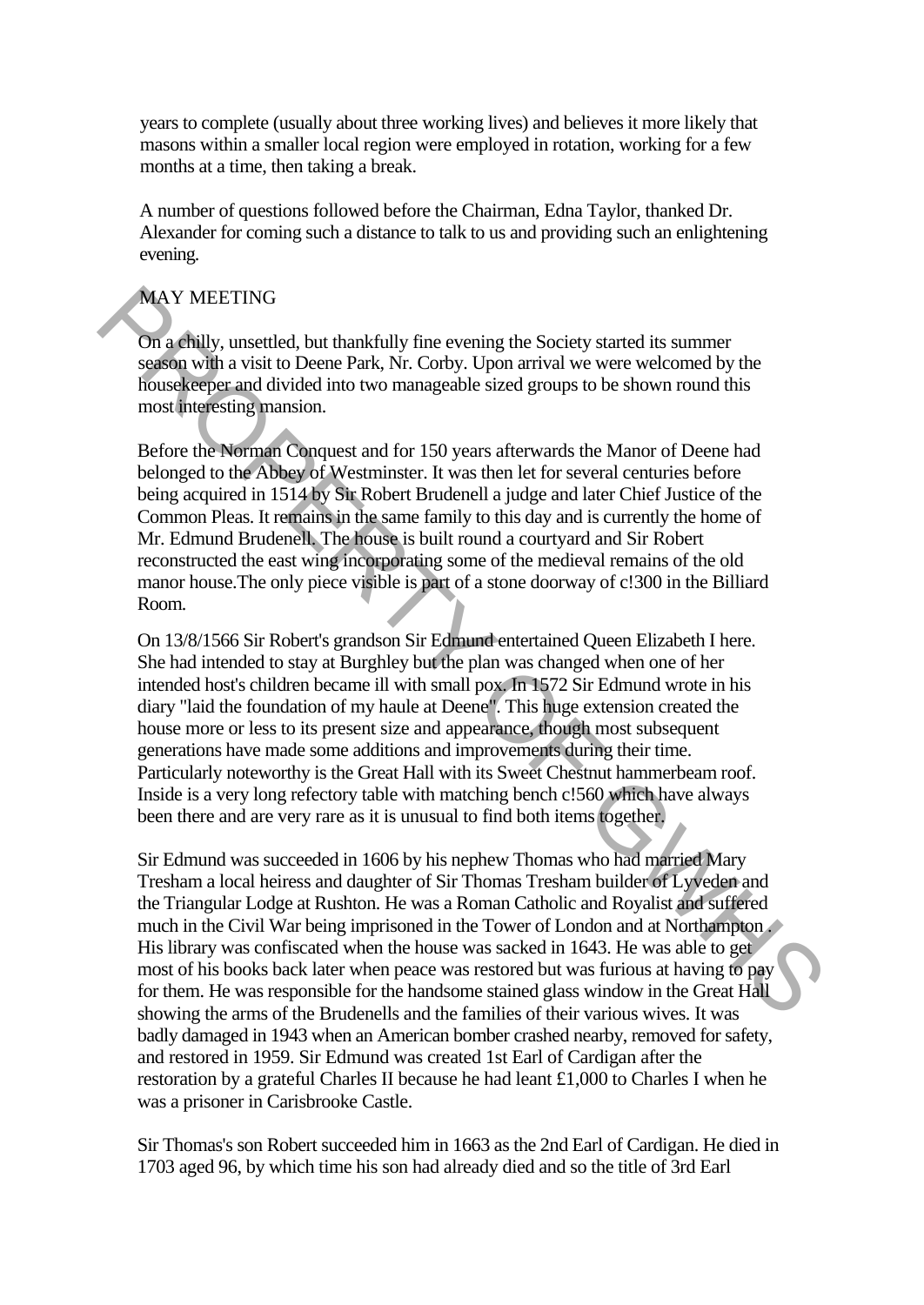went to his 18 year old grandson George. Each generation left their mark both on the house and their life and times but perhaps the best known subsequent Brudenell was James who became the 7th Earl of Cardigan in 1837. He was the controversial but brave and handsome hero of Balaklava who led the charge of the Light Brigade. The head and tail of his charger 'Ronald' who came home to live a further 18 years after the battle are preserved in the White Hall along with other memorabilia relating to the Crimean War. The 7th Earl married his mistress the beautiful Adeline de Horsey after the death of his first wife. Their love affair had scandalised high society for years beforehand and she was never accepted because of this. She was 27 years younger than her husband and continued to live at Deene for many years after his death. Her blue bedroom named Lady Cardigan's Room is still feminine and dainty to this day.

## **GREATER WIGSTON HISTORICAL SOCIETY**

#### **Receipts and Payments for the year ending 31st December 2000**

#### **Receipts**

| Opening Balances as at 1/1/00: |        |        |  |  |
|--------------------------------|--------|--------|--|--|
| Cash in Hand                   | 4.83   |        |  |  |
| Current $A/c$                  | 35.62  |        |  |  |
| Deposit A/c                    | 711.85 | 752.30 |  |  |
| Subscriptions                  |        | 450.00 |  |  |
| <b>Collections at Meetings</b> |        | 76.94  |  |  |
| Donations                      |        | 14.00  |  |  |
| <b>Visits</b>                  |        | 410.00 |  |  |
| <b>Christmas Party</b>         |        | 230.00 |  |  |
| Sale of Publications           |        | 30.00  |  |  |
| <b>Bank Interest</b>           |        | 22.38  |  |  |
| Raffle                         |        | 46.50  |  |  |

## **Payments**

|                                 |                                         |        | beforehand and she was never accepted because of this. She was 27 years younger<br>than her husband and continued to live at Deene for many years after his death. Her<br>blue bedroom named Lady Cardigan's Room is still feminine and dainty to this day.                                                                                                                                                                                                                                                        |        |
|---------------------------------|-----------------------------------------|--------|--------------------------------------------------------------------------------------------------------------------------------------------------------------------------------------------------------------------------------------------------------------------------------------------------------------------------------------------------------------------------------------------------------------------------------------------------------------------------------------------------------------------|--------|
| estate plans with named fields. |                                         |        | We came away with pleasant memories of a warm and lived in house with rich<br>tapestries, oak panelling, fabulous plaster ceilings, beautiful china and paintings of the<br>family, Royalty and much loved hunting horses by John Ferneley. Of a wonderful<br>collection of Pardons with Royal seals, an impressive familt tree and fascinating old<br>After thanking the guides for a memorable evening we headed back with a number of<br>us planning return visits for another look and to explore the gardens. |        |
|                                 |                                         |        |                                                                                                                                                                                                                                                                                                                                                                                                                                                                                                                    |        |
|                                 |                                         |        | <b>GREATER WIGSTON HISTORICAL SOCIETY</b>                                                                                                                                                                                                                                                                                                                                                                                                                                                                          |        |
|                                 |                                         |        | Receipts and Payments for the year ending 31st December 2000                                                                                                                                                                                                                                                                                                                                                                                                                                                       |        |
| <b>Receipts</b>                 |                                         |        | <b>Payments</b>                                                                                                                                                                                                                                                                                                                                                                                                                                                                                                    |        |
| Opening Balances as at 1/1/00:  |                                         |        | Lecturers'Fees & Expenses                                                                                                                                                                                                                                                                                                                                                                                                                                                                                          | 135.00 |
| Cash in Hand                    | 4.83                                    |        | Donations (£50 FWK Museum,                                                                                                                                                                                                                                                                                                                                                                                                                                                                                         |        |
| Current A/c                     | 35.62                                   |        | rest for speakers & visits where                                                                                                                                                                                                                                                                                                                                                                                                                                                                                   |        |
| Deposit A/c                     | 711.85                                  | 752.30 | no charge made)                                                                                                                                                                                                                                                                                                                                                                                                                                                                                                    | 145.00 |
| Subscriptions                   |                                         | 450.00 | <b>Christmas Party</b>                                                                                                                                                                                                                                                                                                                                                                                                                                                                                             | 260.94 |
|                                 | <b>Collections at Meetings</b><br>76.94 |        | <b>Visits</b>                                                                                                                                                                                                                                                                                                                                                                                                                                                                                                      | 303.31 |
| Donations                       |                                         | 14.00  | <b>Bulletin Printing</b>                                                                                                                                                                                                                                                                                                                                                                                                                                                                                           | 76.59  |
| <b>Visits</b>                   |                                         | 410.00 | Room Hire                                                                                                                                                                                                                                                                                                                                                                                                                                                                                                          | 112.00 |
| <b>Christmas Party</b>          |                                         | 230.00 | Secretary's Expenses (includes)                                                                                                                                                                                                                                                                                                                                                                                                                                                                                    |        |
|                                 | Sale of Publications<br>30.00           |        | some Bulletin production &                                                                                                                                                                                                                                                                                                                                                                                                                                                                                         |        |
| <b>Bank Interest</b>            |                                         | 22.38  | Programme printing)                                                                                                                                                                                                                                                                                                                                                                                                                                                                                                | 83.90  |

Closing Balances as at 31/12/00.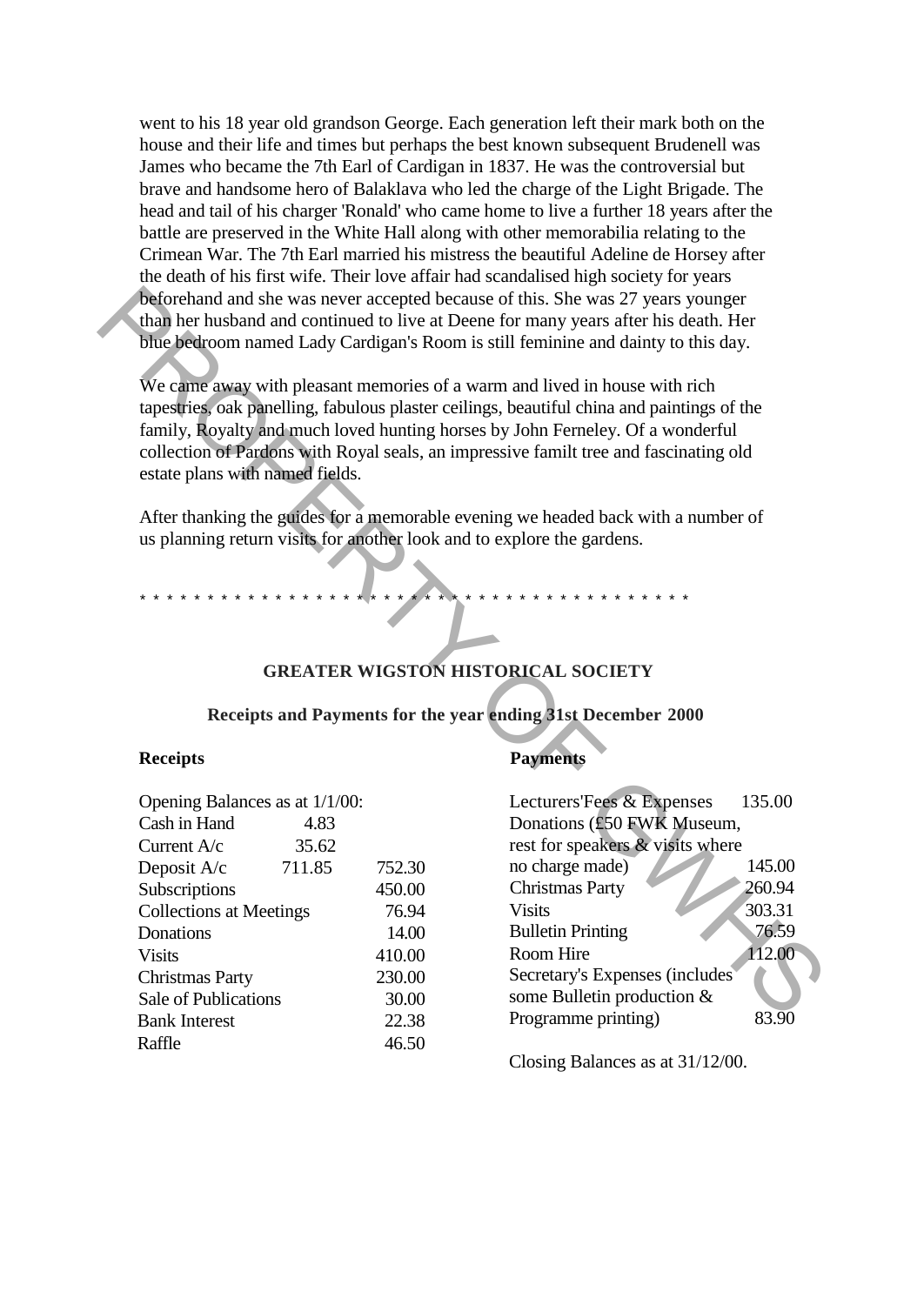| 2032.12       |        |         |  |
|---------------|--------|---------|--|
| Cash in Hand  | 4.83   |         |  |
| Current $A/c$ | 177.87 |         |  |
| Deposit A/c   | 732.68 | 915.38  |  |
|               |        | 2032.12 |  |
|               |        |         |  |
|               |        |         |  |

# **A BIT OF OLD HEDGE**

At this time of year, the hawthorn hedge in the back garden looks bright, with fresh green leaves and white blossom. Each year I admire it and speculate about whether it could be a remnant of one of Wigston's old enclosure hedges near the border of Thythorn and Goldhill open fields.

In 1968, when we moved into a house on the newly built Little Hill estate, the hedge, already mature, was there, dividing our back garden from our neighbours' property. Fortunately, they were as keen to keep the hedge as we were, and indeed got quite excited when they began digging and uncovered an old track and some ruins of what seemed like a little stone shed. There were two ash trees in the hedge, the one near the houses being very tall with a large trunk. Two years ago we had it pruned and asked the tree surgeon who did it whether it was safe so near the houses. He said it was in fine condition and safe, and about a hundred years old. So, a very old hedge.

This year, instead of speculating about the age of the hedge, I got out some 1885 maps of Wigston that Peter Mastin gave me some years ago. They are drawn at 25 inches to the mile (40 cms. to the km.) and it took three sheets pinned together at such a large scale to have enough buildings and tracks to enable us to identify what we think is our hedge. My daughter got interested and drew some intersecting lines between the parish church and the Wigston Mortuary Chapel, Horsewell Lane and the railway. She also marked the two fields which have become the recreation ground near Little Hill shops. Along the hedge that we think is ours is marked a lone tree. Could it be the ash tree in our garden? 2032.12<br>
2032.12<br>
2032.12<br>
2032.12<br>
2032.12<br>
2010 **HEDGE**<br>
2010 **HEDGE**<br>
2010 **HEDGE**<br>
2010 **HEDGE**<br>
2010 **HEDGE**<br>
2010 **HEDGE**<br>
2010 **HEDGE**<br>
2010 **DHEROPE ASSES INTERNATION CONTINUES TO THE COUNTABLY THE USE ON THE USE O** 

Later surveys by the O.S. in 1914 and 1930 do not show trees, but they do show a track running between the old Gas Works and the railway bridge on Britford Avenue. The track is parallel to our hedge and on the west side. It would be the one our neighbours dug up, and a further identification of the location of our hedge.

But was it just an old bit of hedge planted long ago, or was it part of a network of quickset hedges put in place in 1766 after the Wigston Enclosure Award? At least I ought to walk along the line of it to see if it fitted in with the map.

A projection of the hedge to the south forms the western boundary of the recreation ground near Little Hill shops - still a good bit of hedge there. To continue the line meant going round the back of Amesbury Court to their car park. There, among the cars and lorries and bins was the hedge again looking quite strong and backing the houses in Wellhouse Close. On to Pitton Close, using the ash trees as a guide, all in line, down to Britford Avenue. The avenue crosses the hedge at right angles, so I would need to go into a back garden here to follow the line. Perhaps the citizens of Britford Avenue wouldn't take kindly to being asked if I could go on to their land to follow a line of hedge into the distance. I thought I'd lost it here, but no, the gate to the railway bridge was open (it is usually closed) and from the bridge, I could see the line of the hedge, picked out by ash trees, marching southwards to the River Sence, the old parish boundary.

All right, so your hedge is probably part of a longer one which was there in 1885. Does that prove it was an enclosure hedge? Alas no. Dr. Hoskins says that a copy of the Enclosure Award for Wigston exists but without its map. But what was shown on the 1885 map must have been there for some time, and even after the fields were enclosed, it would take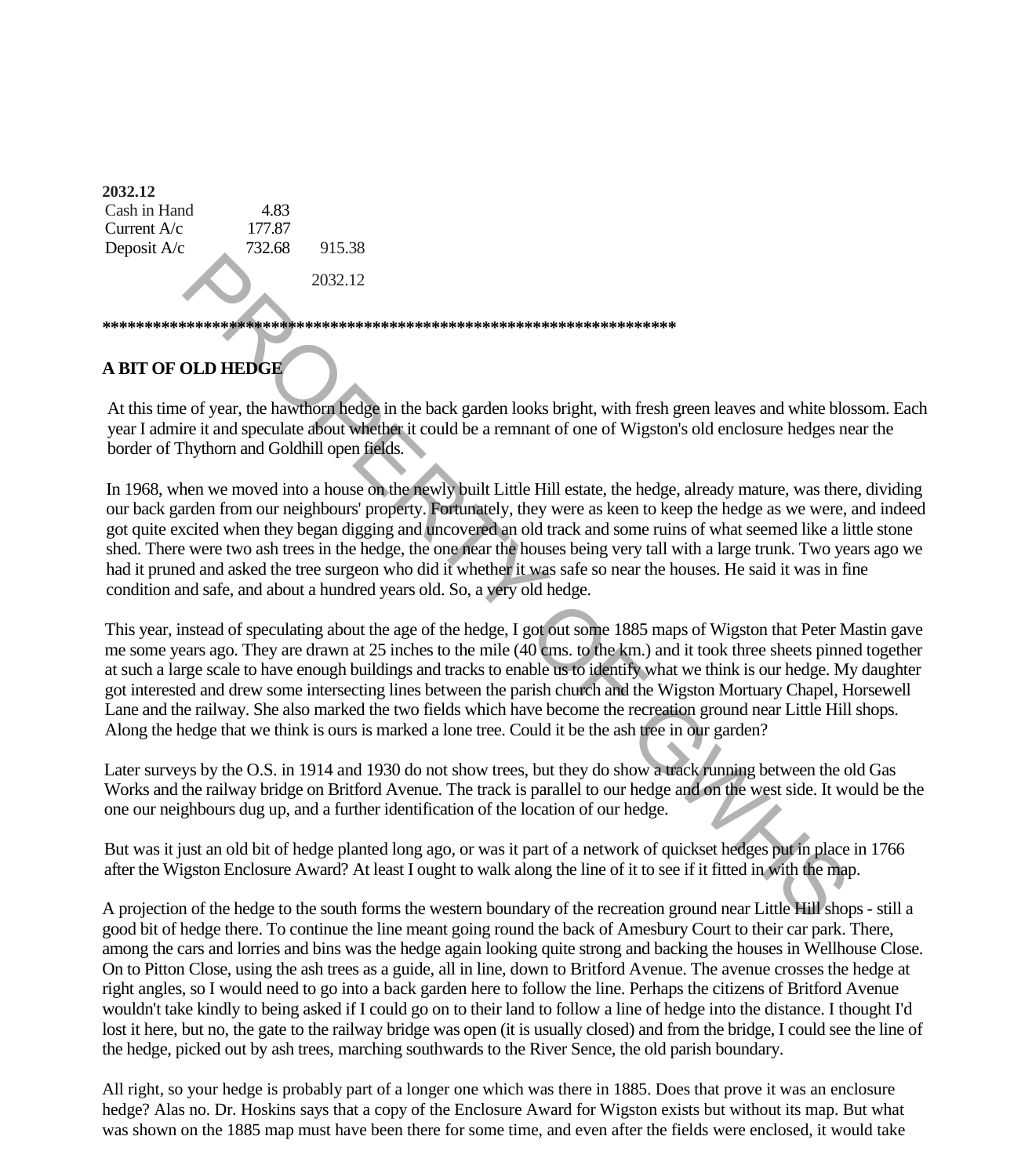some years to plant up all the hedges, so maybe we can say there is a strong possibility that our hedge was planted before 1885 and after 1766.1 take hope from Duncan Lucas's book *'One Man's Wigston'.* He is referring to an agreement signed by an ancestor, and an ancient hedgerow is mentioned. He says 'If this was ancient in 1856, the hedge, would have been from pre-enclosure days'.

Meanwhile our bit of old hedge gived great pleasure, and cover for countless birds and other wild life.

#### Edna Taylor

Sources: *The Midland Peasant* by W.G. Hoskins, *One Man's Wigston* by Duncan Lucas, O.S. Map 1885 1:2500 and O.S. Map 1914 1:2500.

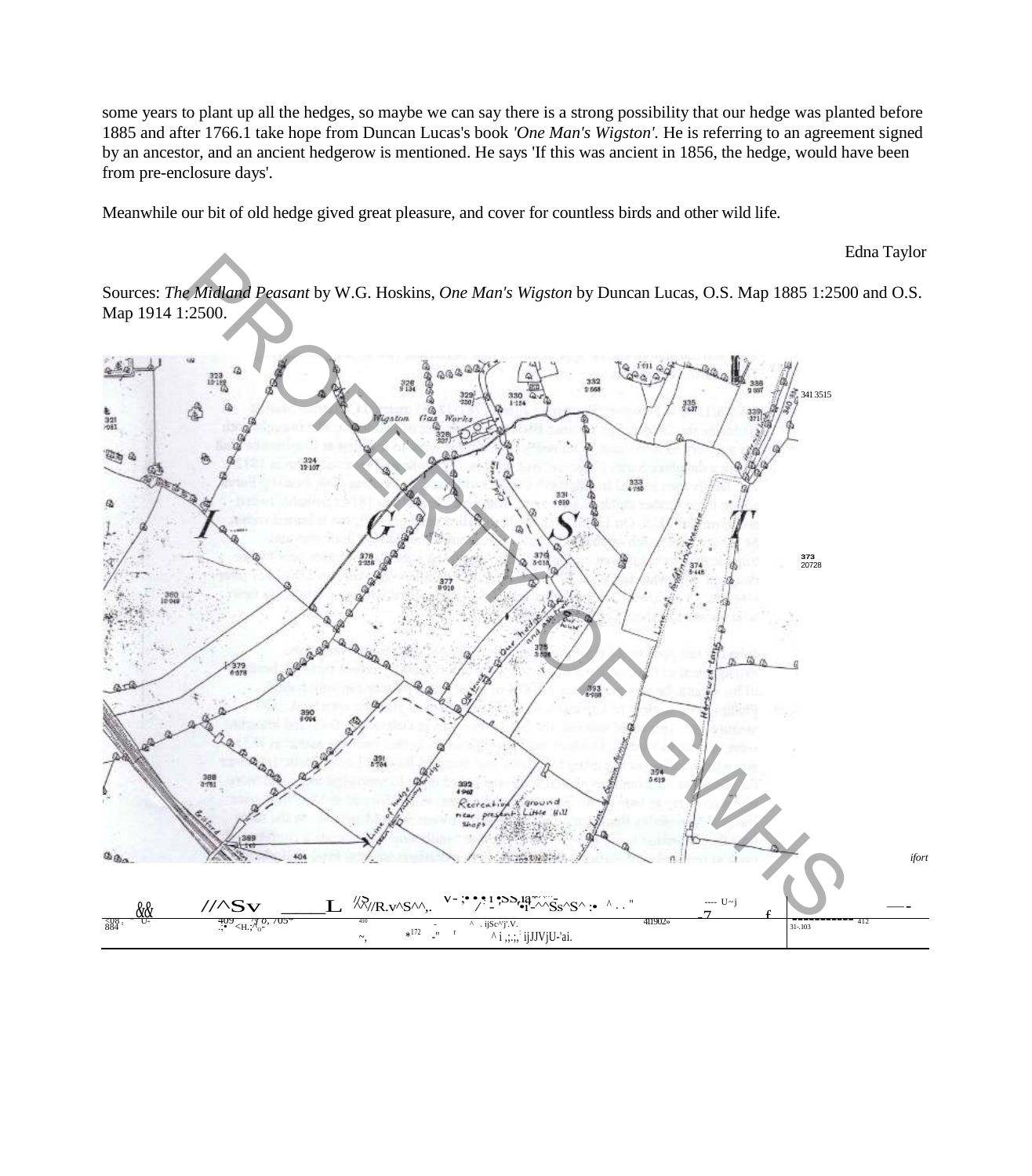#### **WIGSTON WHO'S WHO NO: 29**

#### **JOHN CLARKE (1781-1858)**

John Clarke (1781-1858) was baptised on 10/1/1781 at All Saints Church, Wigston. He was the only son of John Clarke (c!730-1793) and his wife Sarah nee Worthington daughter of Richard Worthington a yeoman farmer from Norton Juxta Twycross. The couple lived at Wigston Hall, Long Street (sadly demolished in 1960's and now the site of Elizabeth Court flats). They already had a daughter Elizabeth born some three years before John and were to have another daughter Ann about three years afterwards. The name John was traditionally given to the first born son of each generation and seven of them have so far been identified, there could well be more! John senior (c 1730-1793) was decribed as a gentleman and landowner and had been High Sheriff of Leicestershire in 1788/9. He was extremely wealthy having not only inherited most of the family assets as the first born son of his father but also been the main beneficiary of his unmarried cousin Elizabeth Clarke, the founder of Wigston Aknshouses. When John senior, who was a good bit older than his wife, died in 1793 his three children were still dependent and he appointed his wife Sarah and two of her brothers as Trustees and Guardians.

On 9/8/1810 in Newport Shropshire John (1781-1858) married Catherine Martha Baddeley the daughter of Thomas Baddeley a surgeon of that town. She brought with her a dowry of some land in Mowsley. The couple went to live first at Claybrooke Hall where a daughter Sarah Catherine was born in 1811 followed by a son John in 1812. The family then moved to Elizabeth Clarke's old home at Peatling Hall, Peatling Parva where three further children were born. Ann and Elizabeth in 1814 (probably twins) and Henry in 1815. On 13/12/1818 Catherine died aged only 39, she is buried within St. Andrew's Church opposite the Hall and commemorated by a floor slab and touchingly worded plaque on the wall. She was to be joined a few years later by her daughter Ann who died aged 11 on 16/3/1826. The following year, on 23/6/1827 after nine years a widower, John remarried at Holy Trinity, Stratford upon Avon, his new wife named Elizabeth Sarah Granshaw. of Elizabeth Count Italia). They already had a daugher Elizabeth form some three gears<br>
whether John and were to have another duaghter Ann about three years afterwards. The<br>
hand-olon was traditionally given to the first b

John did not need to do anything in the way of work apart from oversee the management of his considerable property but unfortunately, almost certainly because of his wealth, he was persuaded in 1818 to enter into a partnership with Joseph Phillips, a bank clerk of Leicester, who had ambitions to start his own bank. The venture met with initial success, the head office was in Gallowtree Gate and branches were opened in Melton, Oakham and Uppingham. A further one was added in 1831 when they took over the ailing Goodacre and Buszard Bank in Lutterworth. However the road was far from smooth and John was called upon to mortgage more and more of his property to bale it out. They survived a panic in 1825/6 and in 1839 took over the rival Mansfields Bank upon the death of the owner John Mansfield. At the same time they admitted two extra partners, Thomas Smith who was already a confidential clerk at the bank and Robert Mitchell a hosiery manufacturer who lived at Enderby Hall and also appears to have been recruited for his money. The much enlarged bank moved into Mansfields' premises on the east side of Gallowtree Gate near the present Halford Street. It was now an important concern with customers both among the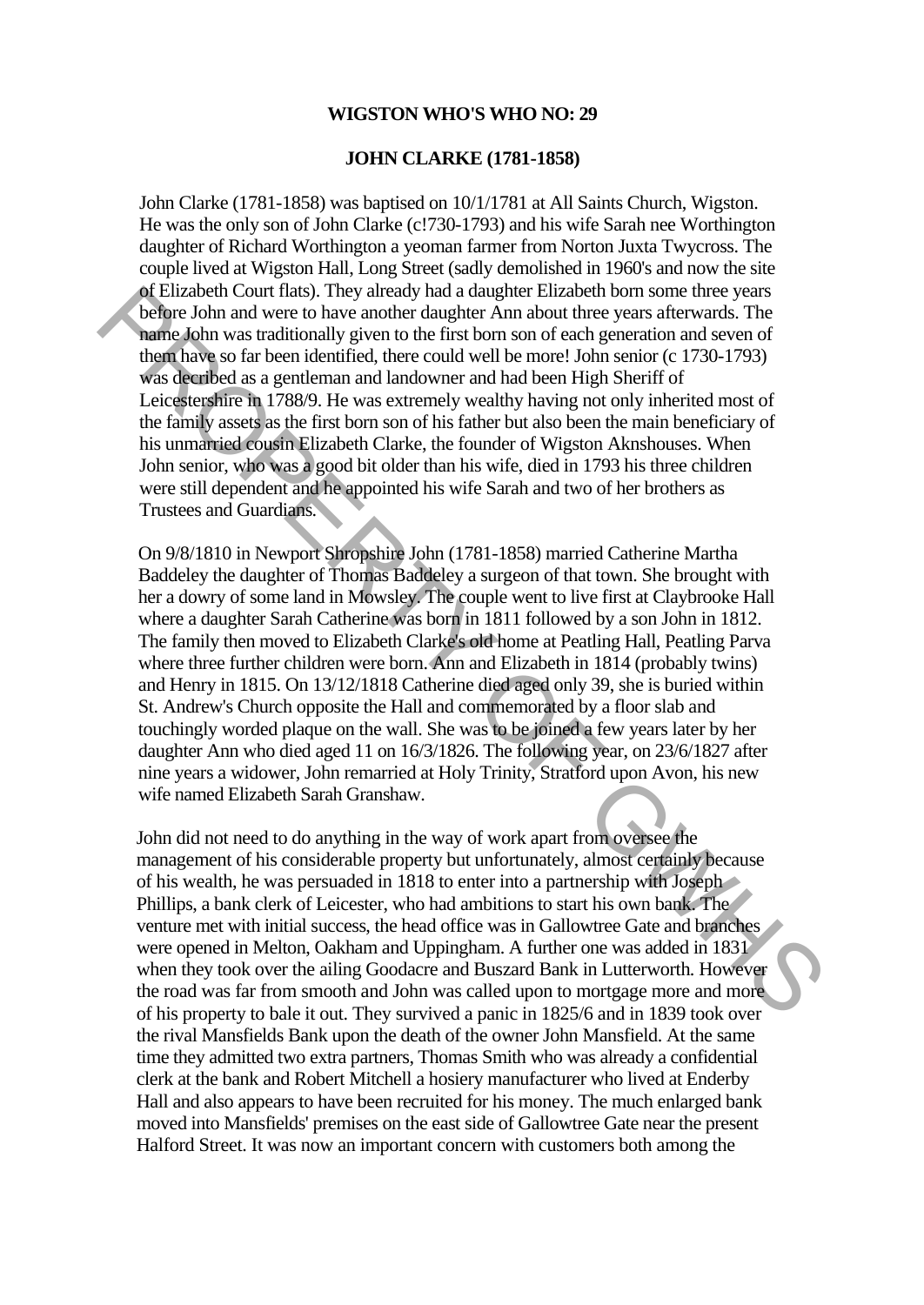agricultural population of the county and the manufacturers in Leicester. It had also acquired from Mansfields the Treasuryship of the county and of the Leicester Infirmary.

However, in 1843, a serious recession in the hosiery trade which also ruined the Market Harborough Bank, forced it to cease trading. Frantic efforts were made by leading personalities in the area to arrange either a merger or convert to a joint stock company but further examination of the books revealed the situation to be hopeless. Messrs. Clarke, Phillips, Mitchell and Smith were declared bankrupt at Birmingham Court on 2/6/1843. During the examination the other three partners especially Phillips and Smith were severely criticised and it emerged that Smith had been keeping inaccurate records to hide the true situation. John Clarke was treated very differently. It was revealed that he had taken no part in the business at all except provide the finance and indeed this was the only criticism made of him that he should have made it his business to know what was going on. He suffered greatly for this lapse of duty. His home at Peatling with sundry farmhouses, cottages, public houses, [work] shops and 1,000 acres of land in the two Peatlings, Bruntingthorpe, Willoughby, Arnesby, Shearsby, Fleckney, North Kilworth, Countesthorpe, Mowsley, Walton, Broughton Astley and Gilmorton were auctioned at the Three Crowns Hotel on 13/12/1843. Also his New Parks Estate in Leicester had to go and Wigston Hall, his sister Arm's home, and various parcels of land, some 300 acres, in Wigston. However, John was allowed jointly with Barwell Bennett in their capacity as Ann's trustees to buy the Hall back using her money, so she was not forced to move. His son John (1812-?) who lived at the recently built Blaby Hall was possibly the most affected. He did have to go and took up practical farming at Whetstone Pastures before eventually moving to Great Yarmouth. An additional sadness here is that his wrfe Elizabeth whom he had married in 1837 was Joseph Phillip's daughter. **Control 2** Coll 433. During the examinaton the other three purtures especially Phillips<br>and Smith were severely criticised and it energed that Smith had been keeping<br>mad Smith were severely critices and it energed that S

John (1781-1858) by this time aged 62 went to live quietly at Bruntingthorpe Manor House. He had, like his father, been High Sheriff (in 1820) and continued long after the bankruptcy to serve as Deputy Lieutenant of the County. Another measure of the high regard in which he was held is demonstrated by the fact that his friends bought all his household contents at the sale and presented them back to him. He died 1/4/1858 and is buried with both his wives (Elizabeth pre-deceased him in 1853) at Peatling Parva. His memorial plaque is adorned with the family arms: Argent, on a bend Gules, between three pellets, three swans of the first. And motto: Ubi amor ibi fides - where there is love there is faith.

John's oldest daughter Sarah had married a respected Lutterworth surgeon, Marston Buszard, and raised a family there. The other two children Elizabeth and Henry lived and farmed in Bruntingthorpe, and are buried in the churchyard. Elizabeth married in later life but had no children, Henry remained a bachelor. Wigston Hall and the paddock opposite (now Peace Memorial Park) remained in Clarke ownership, let to tenants, until finally being sold in 1890's.

Tricia Berry

Sources: Various directories & parish records, Abstract of Title LRO Misc. 934 & Sale Particulars DE365/272, *Paynes Leicester & Midland Counties Advertiser,*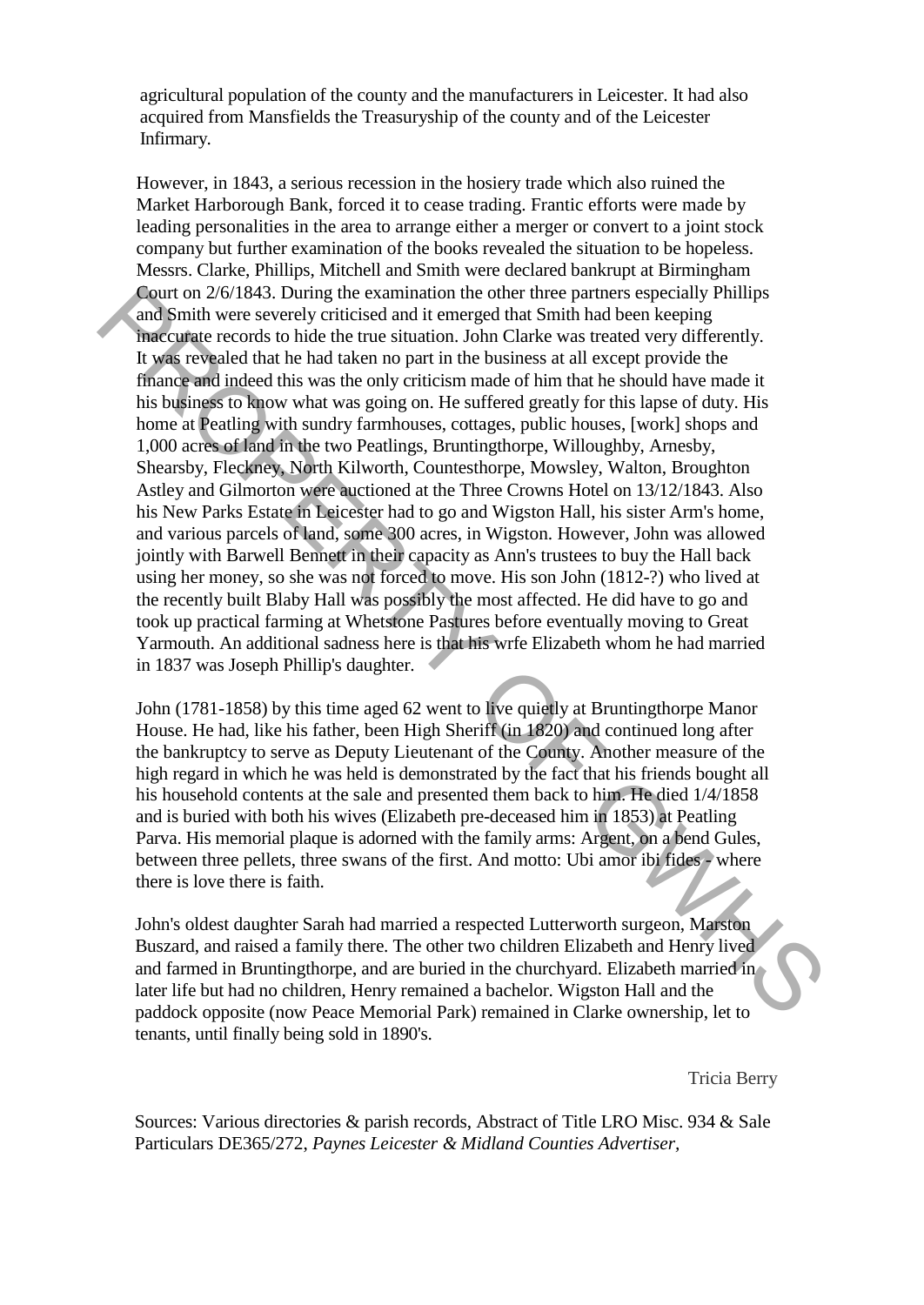various dates June/Dec 1843, *Leicester Memoirs* by C. J. Billson. (Various others too numerous to mention, but please ask if you wish to know anything particular).

#### **THE LEWIN FAMILY AND THEIR HOSIERY COMPANY**

Last December a Mr. Charles Crane from Berkshire wrote to Duncan Lucas asking for any information held locally on his grandfather Arthur Edwin Crane a boot & shoe manufacturer, and his great grandfather Charles Lewin a hosiery manufacturer, both located in Wigston. A copy of this request was passed to me for any ideas. While information found on A. E. Crane is limited, Charles Lewin's hosiery business has yielded much more detail. I was particularly interested in the latter subject for two reasons. First because I grew up living opposite the factory premises in Spa Lane and secondly because I knew one of my great-great grandmothers was a Lewin before she married, so was there a family link here? The answer was yes and also to quite a number of other Wigston families too.

The hosiery business was started by Thomas Lewin in about 1843 when he would have been around 26 years old. At that time and for the next 8 years he lived with his parents and younger siblings in Moat Street. His father John, a framework knitter, had been born in Belgrave Gate, Leicester and his mother Hannah in Anstey. They had moved to Wigston sometime around 1820 via Aylestone where Thomas himself and his older sister Mary were born. Thomas married Caroline in the spring of 1 85 1 and ten years later when the 1861 census was taken they were living in Leicester Road with their four children, Charles aged 8, Louisa 5, Agnes 3, and Alick 1. Thomas at this time was described as a Master Framework Knitter.

The wage calculations for a week in 1865 which accompany this article show a total paid out of £22 12 5£They form part of a series of business records thoughtfully deposited at Leics. Record Office, by Ernest Lewin, the fourth generation to run the business. These calculations show the old system within the trade where framework knitters were employed in their own homes and were paid on piece rate (so much for each item worked) and with a deduction for the rent of the master's frame. It is very interesting to note the employees' names. Of the 24 mentioned no less than one third can be identified as members of the family. This figure could well be higher if a complete family tree was researched. When referring to the tree so far produced, which also accompanies this article, it can be seen that either William or Wm. Boulter was Thomas's brother in law, Henry Smith was married to his niece (he later changed his occupation to that of dairy farmer with premises in Bull Head Street, about where the police station is now). Joseph Truman, another brother in law later started his own company at 42/44 Bushloe End, his premises are now preserved as our Framework Knitting Museum. Hannah Lewin was his mother, M. Boulter was probably his sister, Maria Roe was a niece and George and John Powell were nephews. A real family business and surely suggesting that the system of frame rents, especially in good times, was not always the great evil it undoubtedly was in bad times. mould acture, and this great grantfathcric Charles Lewin a hosiery manifestence, both comparison of the system of the system of the system of the system of the system of the system of the system of the present of the pres

The period between these wages book entries in 1865 and the year 1871 probably mark the change from the employees working in their own homes and going to work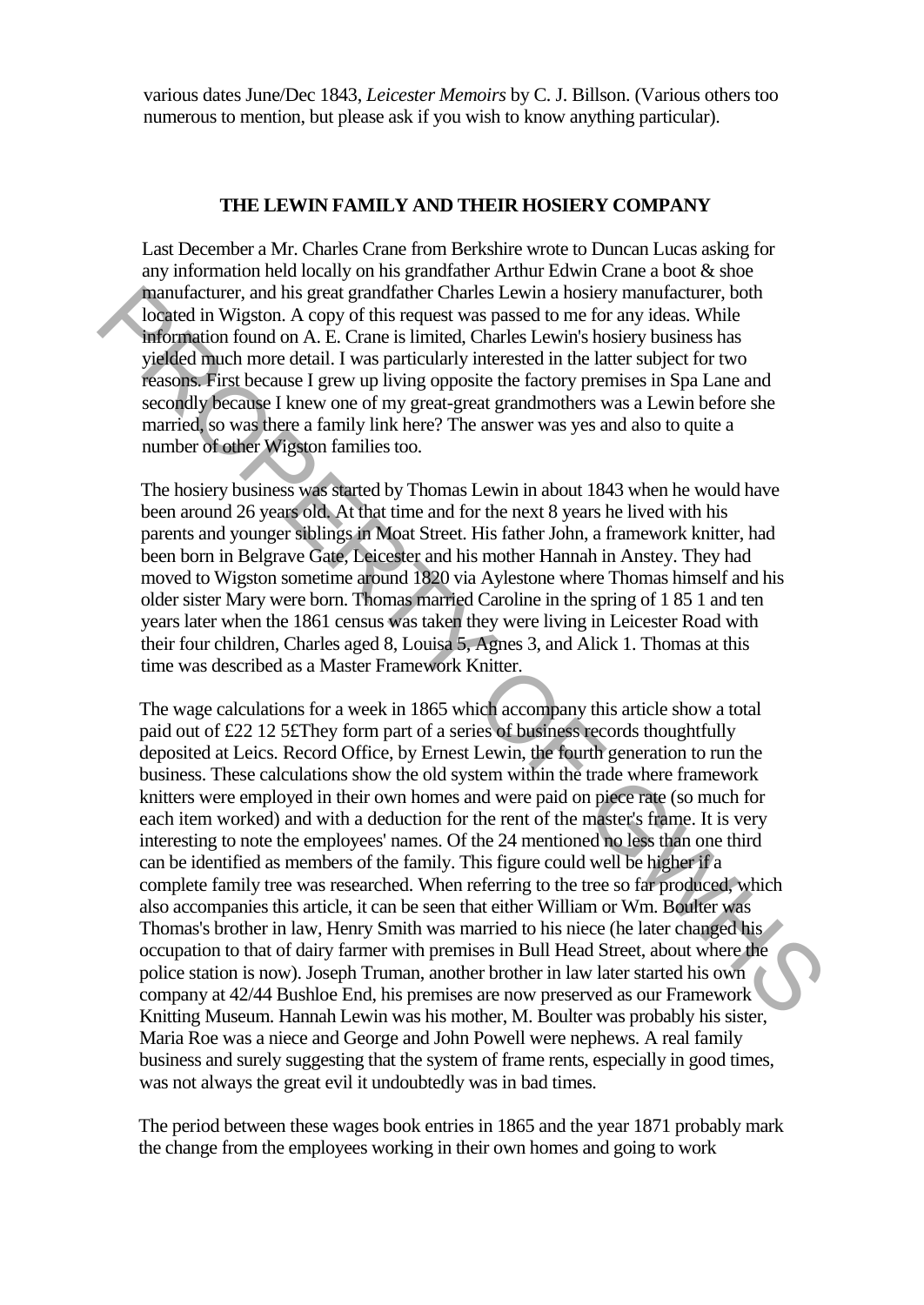in a factory environment. This is apparent because by the latter date Thomas and family had moved to Mowsley End where he is described as a Master Hosiery Manufacturer employing 27 men, 5 boys and 4 women. These premises, which in later years had their address changed to Spa Lane following the opening up and extension of the far end of the lane, consisted of a detached house and traditional two storey framework knitting workshop alongside. They were most likely built especially for him. At this time the previously mentioned children were still all living at home and two more had arrived, 5 year old Adelaide, and 3 year old Ernest. The eldest son Charles aged 18 was a worsted framework knitter probably working for his father though this is not stated.

On 28/8/1879 Thomas died age 62 at Wigston. In his will which was written 3 days previously he was described as a shirt manufacturer. He appointed his wife Caroline, eldest son Charles, and friend George Shipp, coal merchant, as executors and trustees. He initially stated he wanted his "stock-in-trade, machinery, horse & van, house and messuages and lands" sold within 3 months of his death to pay any debts and certain bequests to his family some of which were for £500 each, a considerable sum at the time. A codicil shows a change of mind allowing them to keep the business if they wished. The will is signed with Thomas's mark X, which could mean he was too ill to write his name but more likely that he was illiterate, as nearly everyone was at the time. This would of course be a great handicap to running a business today but was not such a problem in those less regulated days. Such business people devised their own 'shorthand' style of note keeping, which they could understand, and their children whom they could afford to have educated used to write official letters etc. for them. though this is not stated.<br> **On** 288/k 1879 them stated age 62 at Wigston, In his will which was written 3 days<br>
probables, we can described as a shirt manufacturer. He appointed his wife Caroline,<br>
probables, the was desc

Happily the family did decide to retain the business and in 1881 it was being run by his widow Caroline, who also had four of her children living at home, the two youngest still dependent. Charles by then aged 28 lived elsewhere in Wigston with his new wife Selina nee Carter, whom he had married on 31/8/1880, and 4 month old daughter Edith.

By 1891 Charles and Selina had moved to the family home and business premises now known as 20, Spa Lane and were running the business. They had two more children, Charles aged 7 and 3 year old Lilian. Caroline had moved elsewhere. She died in 1917.

The business continued into the third generation in the hands of the second Charles who by 1936 had turned the house into part of the business premises and gone to live at Oak House, 107, Leicester Road. In 1953 he made the business a limited company, C. Lewin Ltd. He died in 1968.

The fourth generation, Charles's son Ernest, continued the family tradition and all seemed to going well in 1973 when a 'Highlights of Industry' article appeared in the Oadby and Wigston Advertiser. At this time the company made mens and womens pullovers and cardigans, many supplied by mail order. Between 2,000 and 3,000 parcels a week leaving the Wigston works and the management were looking for prospects of new business within the Common Market. However changes in the hosiery trade which has seen the demise of nearly all the traditional companies and possibly the lack of a successor, as Ernest's son had chosen another occupation, were the probable reasons for its eventual closure.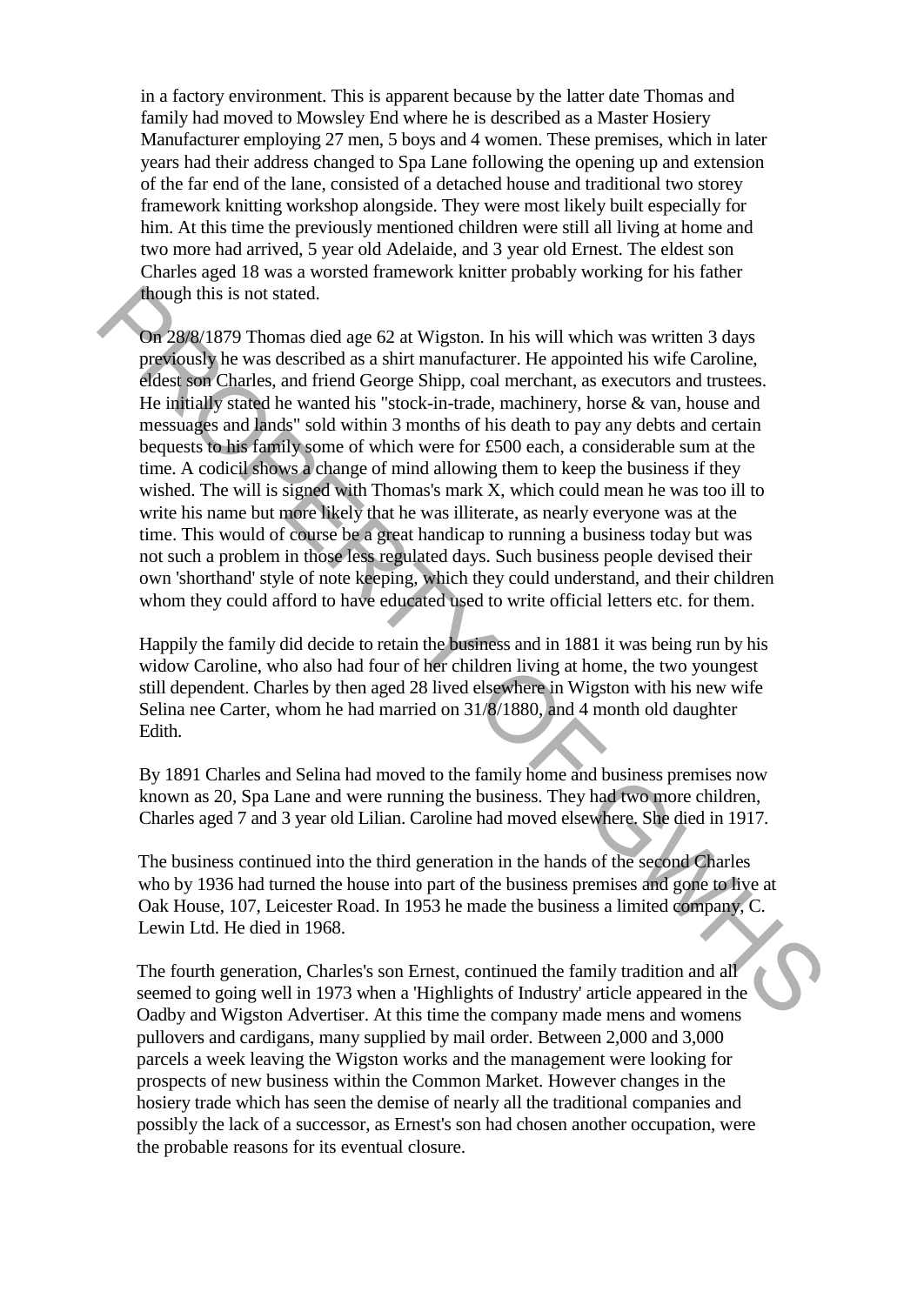The buildings still survive, now re-rumbered 6 and 6A, Spa Lane they are occupied by the Alpha Studio, a kitchen and bedroom showroom and Trade Fit Windows.

My great-great grandmother Sarah Roe (Thomas's sister) was widowed when her children were still very young. She worked hard to keep them all at her job as a shirt stitcher. Later she became the village mid-wife and usually stayed a few nights at the home of a new mother until she was satisfied the family was able to cope. She died in 1907 at the home of her son in law John Daykin Broughton, Elm House, Bull Head Street, the site of the present Liberal Club.

Tricia Berry

Sources: 1841-1891 Wigston Censuses, various directories, *Oadby & Wigston Advertiser 2/3/1973,* Will of Thomas Lewin LRO 1879 R.p.760, Lewin Business Records LRO 3D 63/1.



A view of Lewin's hosiery premises taken from within the garden opposite probably late 1960's early 1970's.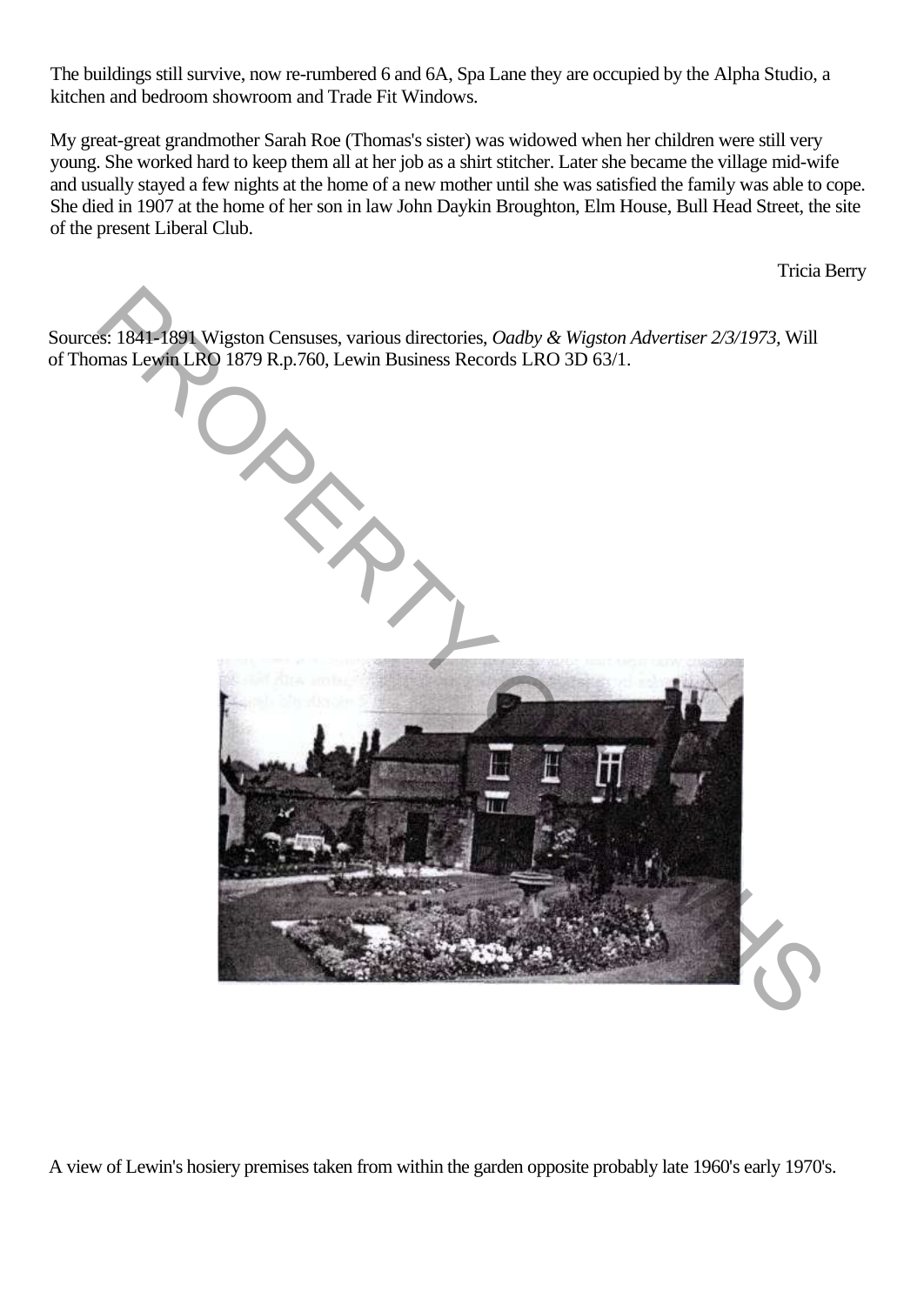## THOMAS LEWIN & CO. OF WIGSTON MAGNA

## WAGE CALCULATIONS FOR A WEEK IN 1865

| Framework             | Work                        | £ s d                 | Total       | Frame        | <b>Net</b>             |
|-----------------------|-----------------------------|-----------------------|-------------|--------------|------------------------|
| Knitter               | Produced                    |                       | Earned £ s  | Rent s d     | Wage £ s d             |
|                       |                             |                       | d           |              |                        |
|                       |                             |                       |             |              |                        |
| <b>Edward Smith</b>   | 20doz @ 1/4%                | 176                   |             |              |                        |
|                       |                             |                       |             |              |                        |
|                       | $1$ " @ $4/2$               | 4 2                   | 1 1 1 8     | 6 0          | 158                    |
| <b>Rosetta Carter</b> | 2%doz @ 4/6                 | 11 3                  |             |              |                        |
|                       | $%''$ @ 4/-                 | 20                    | 13 3        | 3 0          | 10 3                   |
| Mary Ann Bull         | 4doz @ 3/9                  | 150                   |             |              |                        |
|                       | $1$ " @ $2/-$               | 20                    | 17 0        | 2 6          | 14 6                   |
| William Boulter       | lOdoz @ 3/11%               | 1 19 5                | 1 19 5      | 6 0          | 1 1 3 5                |
| Henry Dann            | 5doz @ 4/3                  | 1 3<br>$\mathbf{1}$   |             |              |                        |
|                       | $2k$ " @ $4/6$              | 10 1% 1 11 4^         |             | 66           | 1 4 10%                |
| George Powell         | 4doz @ 4/3                  | 17 0                  |             |              |                        |
|                       | $1\%$ " @ $4/6$             | 6913                  | - 9         | 66           | 17 3                   |
| <b>Edward Dann</b>    | 2doz @ 6/-<br>$3''$ @ $5/6$ | 12 0<br>16 6 1 8 6    |             | 66           | 120                    |
| William Leonard       | Idoz @ 3/5%                 | 3 5%                  |             |              |                        |
|                       | $8''$ @ 3/7%                | <b>190</b>            | $112 \t 5h$ | 6 0          | 165%                   |
| John Powell           | $2$ doz @ $5/-$             | 10 0                  |             |              |                        |
|                       | $2''$ @ 4/6                 | 90                    |             |              |                        |
|                       | $2''$ @ $10d$               | 18                    | 108         | 5 2          | 156                    |
| J. Holmes             | $3\%$ gr $\lt$ § 4/3        | 14 10%                | 14 10%      | 9            | 14 1%                  |
| John Pawley           | 5doz @ 1/1%                 | 5 7%                  |             |              |                        |
|                       | 10'' < \$1/2                | 11 8                  |             |              |                        |
|                       | $7$ " @ $1/2\%$             | 8 5%                  | 159         | 59           | <b>100</b>             |
| Henry Smith           | 4/JfTdoz                    |                       |             |              |                        |
|                       | shirts $@5/3$               | 155                   | 155         | 59           | 19 8                   |
| John Shipley          | $5gr$ . $4dz$               |                       |             |              |                        |
|                       | @ 3/9gr                     | 100%                  | 10 OJ-      | 14           | 18 8%                  |
| Wm Cawthorn           | 2doz @ 5/-                  | 100                   |             |              |                        |
|                       | 5" @ 4/6                    | 126                   | 1126        | 10 2         | 124                    |
| Wm Marlow             | $5gr$ . $4dz$               |                       |             |              |                        |
|                       | @ 4/3gr                     | 128                   | 128         | 1 3          | 115                    |
| Wm Boulter            | 21doz @ 1/4%                | 1 8 10%               |             |              |                        |
|                       | % " @ $2/7$                 | 1 3%                  | 1 10 2      | 5 2          | 150                    |
| Wm Vann               | 1% doz @ 6/-<br>7 " @ 3/7%  | 90<br>1 5 4% 1 14 4%  |             | 6 0          | 1 8 4%                 |
| Joseph Truman         | 3doz @ 3/11%                | 11 10%                | 11 10%      | 16           | 10 4%                  |
| Hannah Lewin          | Idoz @ 2/1%                 | 2 1%!                 |             |              |                        |
|                       | $2\%$ " @ 4/-               | 12 1%<br>10 0         |             | 26           | 9 7%                   |
| M. Boulter            | lldoz $@1/1$                | 11 11                 | 11 11       | 6            | 11 5                   |
| J. Haylett            | 5doz @ <i>l/lk</i>          | 56                    |             |              |                        |
|                       | $6$ " $\omega$ 1/1%         | 6 10%                 |             |              |                        |
|                       | 13" @ 8%JL                  | 96                    |             |              |                        |
|                       | $2$ " @ $1/0\%$             | 2 1 1 1 3 1 1 %       |             | 47<br>9<br>1 | $\%$<br>$\overline{4}$ |
| Maria Roe             | 2% doz % 4/-                | $10\text{ }0$<br>10 0 |             | 19           | 8 3                    |
| Emma Harding          | 2%doz @ 4/6                 | 113i                  |             |              |                        |
|                       | $1$ " @ $2/-$               | 20                    |             |              |                        |
|                       | 1. " shirts                 |                       |             |              |                        |
|                       | @ 8d                        | 8                     | <b>Till</b> | 2 6          | 11 5                   |
| J. Cawthorne          | Idoz @ 3/11%                | 3 1 1%                |             |              |                        |
|                       | 4 " @ 3/7%                  | 14 6                  | 18 5%       | 6 0          | 12 5%                  |

Leics Record Office 3 D 63/1 Kindly transcribed by Jim Colver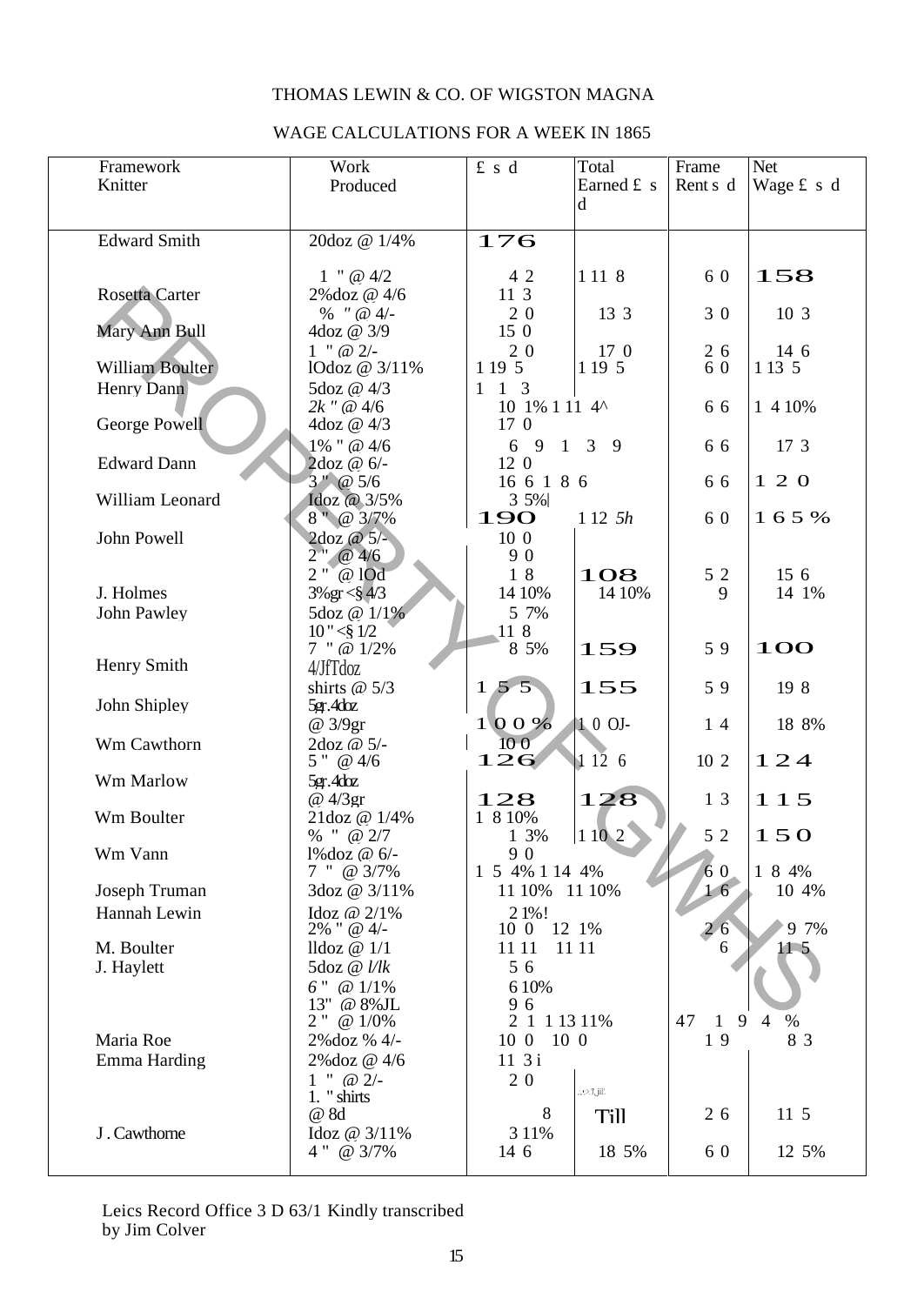